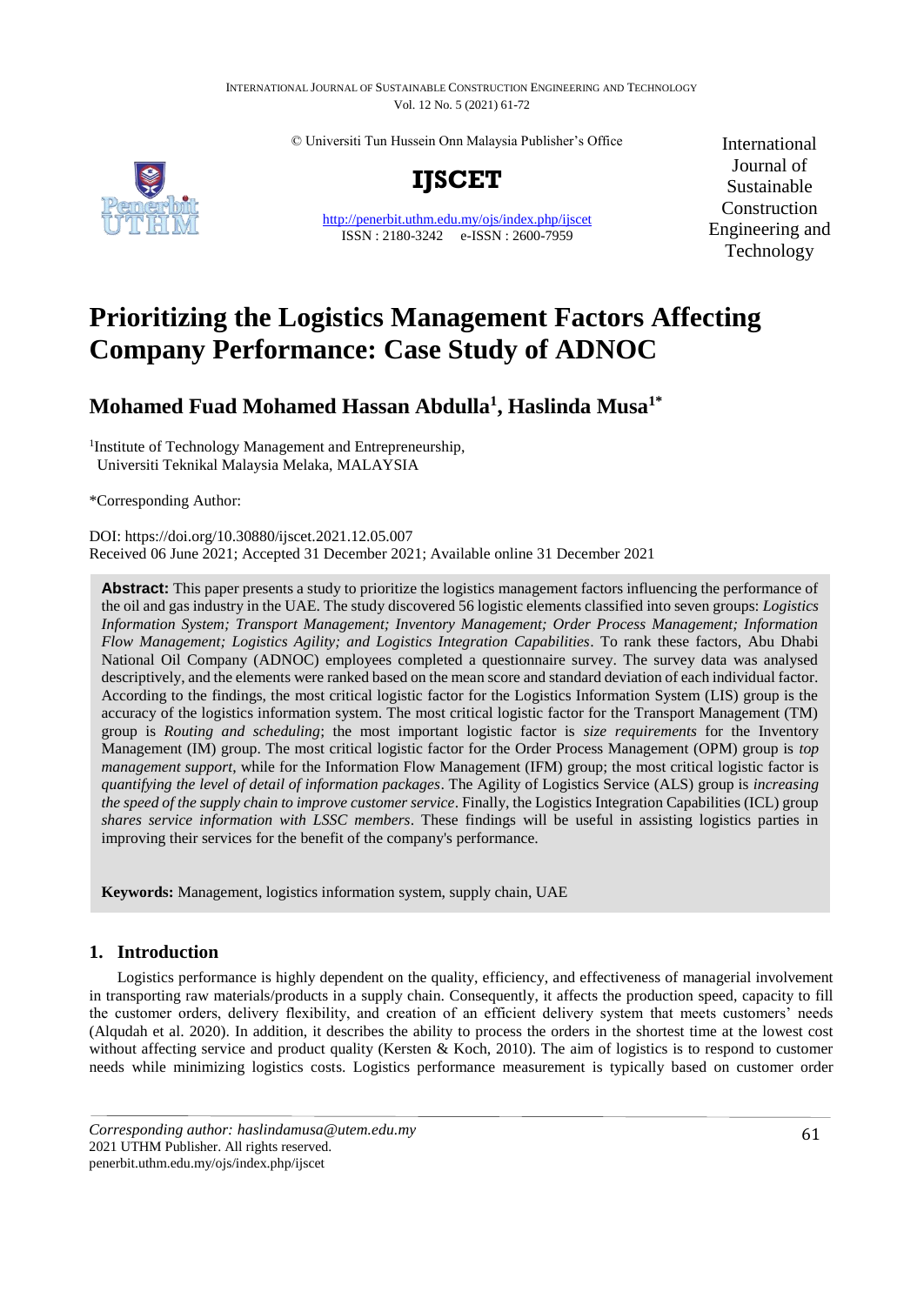fulfilment, it consists of delivery reliability or perfect order fulfilment and responsiveness or order fulfilment lead times (CSCMP, 2021). However, most manufacturing companies in the UAE faced logistical issues, which significantly impacted their performance. These issues stemmed from insufficient technological tools, an inefficient transportation system, a lack of trained logistics employees, and other factors (Sundarakani and Onyia 2021).

So far, most of the research has focused on organisational manufacturing flexibility or agility. Many researchers argue that the competition is no longer between individual firms, but rather between supply chains (Khan et al, 2021; Hassan and Annabi, 2019). Influential companies have control over all supply chain nodes, from supplier to the customer. It is thus critical to investigate the responsiveness of a group of firms that collaborate, sometimes referred to as a supply chain. The significance of critical elements influencing logistics performance cannot be overstated. Logistics-related elements, on the other hand, are regarded as the most fundamental and critical for organisational effectiveness.

Furthermore, the literature review revealed that in previous studies, the emphasis was on identifying the essential elements impacting organisational performance based on the perspectives of diverse stakeholders in organisations. However, quantification of one element's reliance on others has received little attention. It is critical to comprehend the relationship between the various factors influencing logistics performance. It is also clear that there is a gap in the work done in defining the link between the many significant elements influencing logistics performance and a possible forecast of the effects of those components (Aboul-Dahab, 2020). Despite a thorough understanding of general logistics performance elements, industry practises still require further investigation, particularly in areas such as improving logistics performance across major organisations. As a result, the focus of this research is on determining the factors that influence logistics performance in the UAE ADNOC Oil and Gas Industry.

#### **2. Literature Review**

Logistics refers to the planning, implementation, and management of processes for the efficient and effective movement and storage of commodities, services, and associated information from point of origin to point of consumption providing a means of utilising the web to meet customer demands in a timely and cost-effective manner (Tilanus 1997). It ensures that customer demands and expectations for the quality of goods and services are met cost-effectively and efficiently at all times (Mangan et al. 2012). Supply chain management integrates logistic management. It entails integrating and optimising the logistical procedures of the supply chain (Stank et al. 2001). Improved logistics integration enables a company to make better use of time and space in order to provide the appropriate quantities of items to any point along the supply chain in a reliable, cost-effective, and timely manner (Prajogo & Olhager 2012). This goal of integration can be accomplished in three ways as (i) external and internal integration (between supplier and customer), (ii) process integration, and (iii) integration of information/data and physical/materials flow (Alfalla-Luque et al. 2013). These attributes are dependent on extensive communication among supply chain network participants in strategic, operational, and tactical decision-making (Bagchi et al. 2005).

Management's involvement in conveying raw materials/products in the supply chain has a strong influence on production speed, order completion ability, delivery flexibility, and creation. Customers' needs are met by an efficient delivery system. In simpler terms, it is the ability to process orders in the shortest amount of time at the lowest possible cost. Supply Chain Logistics Integration entails fully integrated logistics operations within the supply chain that create value across six critical competency areas, all of which are linked to the customer, in-house, supplier of efficient materials/services, technology, planning, measurement, and relationship (Ghoumrassi & Igu, 2019; Bowersox et al, 2000). However, logistical integration is always difficult to achieve because different ideas about how the best efficient multi-dimensional supply chain integration framework should be carried out can result in different results outcomes (Leuschner et al. 2013).

Logistics management is in charge of planning, implementing, and controlling the forward and reverse flow and storage of goods, services, and related information between points of origin and consumption in order to make processes efficient and cost-effective while meeting customer demands (CSCMP, 2021). The majority of logistics services are geared toward urban logistics expansion. Logistics service integrators play critical roles in supply chain operations. They serve as intermediaries and bridge builders between the demand and services of logistics. Because of information asymmetry and limited rationality in actual operations, integrators can freely choose whether to act opportunistically to increase the income of their own firms) or exchange information to alleviate information silos problems.

Sharing and transferring relevant information is very crucial activity (Ahmed et al. 2021). Information sharing influences enterprise performance via the intermediate function of supply chain agility. Supply chain agility is also influenced by environmental dynamics and information system capabilities. Supply chain agility and integration skills are both important topics in the LSSC performance study. Logistics is the resource group responsible for facilitating the physical transportation of items along the supply chain. This category includes transportation, distribution centre operations (inbound transportation, receiving, storage, processing, and goods delivery to retailers), import, and vendor interactions (Tseng  $&$  Taylor 2005). When logistics is done correctly, it ensures that all processes in the supply chain are completed correctly and that items of acceptable quality are physically transferred to their intended destination.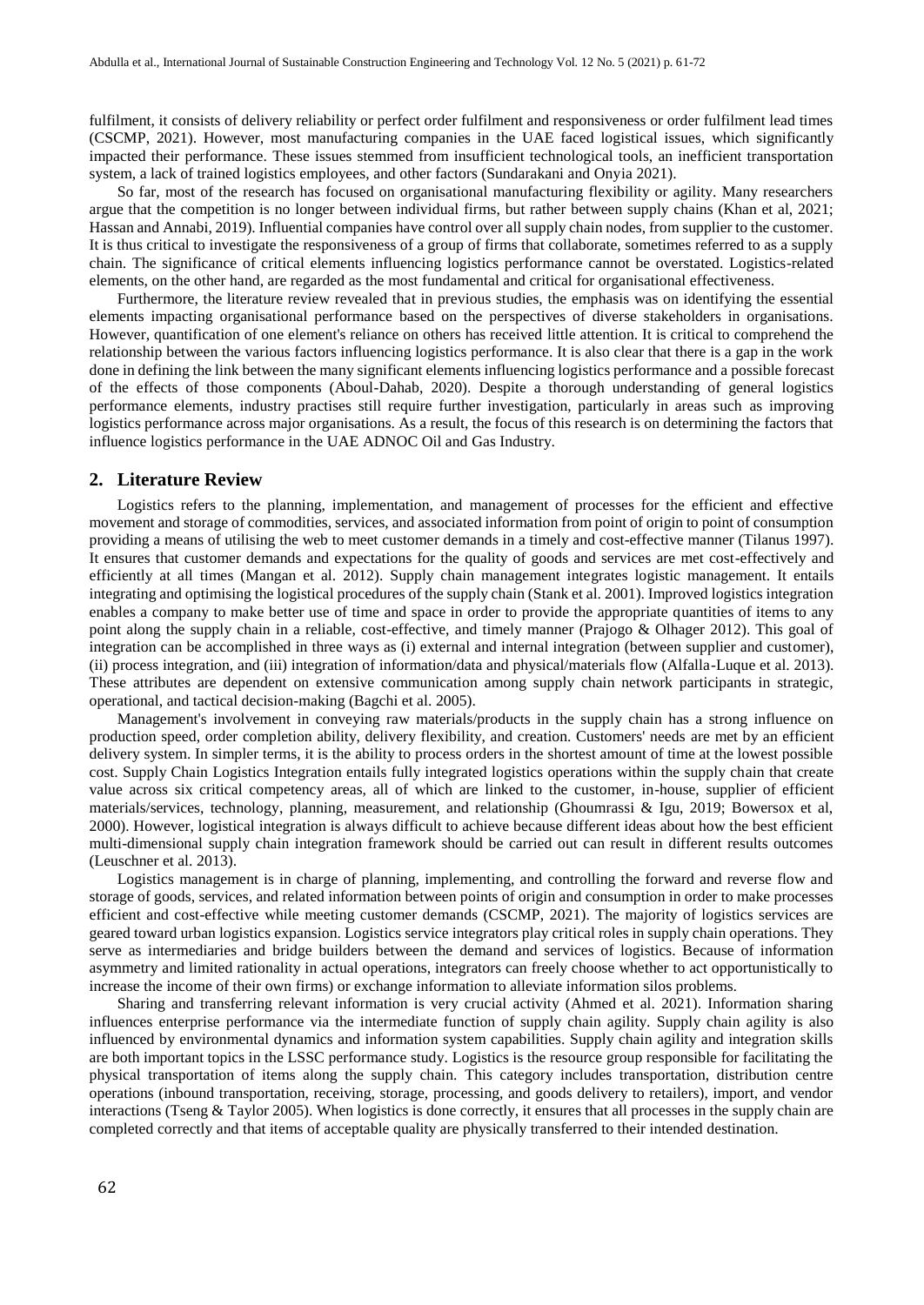In the new global economy, successful organisations effectively predict market trends and adapt quickly to changing client desires. According to Negoro and Matsubayashi (2021), the end consumer in the marketplace determines the success or failure of supply chains. Bringing the right product to the consumer at the right price and at the right time is not only the key to competitive success, but also survival (Borowski, 2021). According to Lu et al. (2020), to meet client demand in the new global period, businesses must develop adaptable strategies. Companies are now focusing on streamlining their core activities in order to respond to client demand more quickly.

Today's manufacturing enterprises operate in a highly competitive environment marked by increased global rivalry and increasingly demanding consumers (Hine, & Carson, 2007). These dynamics, according to Fernie and Sparks (1998), are especially noticeable in the fashion and clothing retail industries. As customers continue to demand higher quality, faster response, and greater dependability from products and services, the new global market necessitates greater customer responsiveness on the part of businesses. These pressures have driven a constant change process within businesses, affecting all aspects of a company, from rapid technological advancements to a significantly shorter product life cycle, according to Womack and Jones (1996). Supply chains must be managed in such a way that they allow for quick responses to fluctuating demand. The underlying cause is the need for the supply chain to prioritise time, flexibility, and response speed in order to operate in an increasingly global marketplace and generate a competitive advantage for the firm (Duclos et al., 2003). This new environment necessitates firms becoming more sensitive to client needs (Benzidia and Makaoui 2020). The ability of a supply chain to adjust to internal or external pressures is referred to as supply chain flexibility. Thus, to gain a competitive advantage in terms of higher quality, lower prices, shorter time to market, and product innovation, modern supply chains must adapt quickly, effectively, and efficiently to consumer demand.

Several researchers have studied the process and underlying issues related to supply chain. But most of the literature on supply chain is primarily normative and philosophical, with focus on case studies (Holweg et al, 2005), and there is little empirical research in the field. Since the importance of supply chain responsiveness has been established in today's business environment, it is now necessary to understand what types of practises are required within and between firms in order to achieve supply chain responsiveness. Numerous studies highlight the importance of integrating suppliers, manufacturers, and consumers (i.e. supply chain management) to achieve flexibility and speed (Frohlich and Westbrook, 2001; Clinton and Closs, 1997). Hence, the current study is expected to help researchers better understand the scope and activities associated with Supply Chain Management (SCM) that create enhanced levels of supply chain responsiveness in today's competitive marketplace, which has not been empirically tested in previous studies.

#### **3. Methodology**

#### **3.1 Sampling and Data Collection**

This study adopted a quantitative approach. Al Almansoori et al. (2021) cited that quantitative research is deductive approach which facilitates the researcher to infer important results from large data. It also facilitates in extracting the significant results from enormous data (Almarashda et al. 2021). Questionnaire survey was used to collect data as questionnaires are an easy but helpful mode of collecting data in a large population (Almazrouei et al. 2021). The questionnaire was created based on the factors identified as influencing the logistics performance of the UAE ADNOC Oil and Gas Industry organisation. The questionnaire sets were distributed via Google Forms to practitioners in the UAE ADNOC Oil and Gas Industry.

This study used a random sampling technique, in which each sample has an equal chance of being chosen, and it was also intended to be an unbiased representation of the entire population. A total of 400 questionnaires were distributed, with 379 completed sets returned for analysis. This results in a response rate of 94.75 percent, which is considered a high sampling representation.

# **3.2 Demographic Analysis**

The respondents participating in the survey are working at various positions and departments of their respective organisations. The summary of the respondents' working position is presented in Figure 1.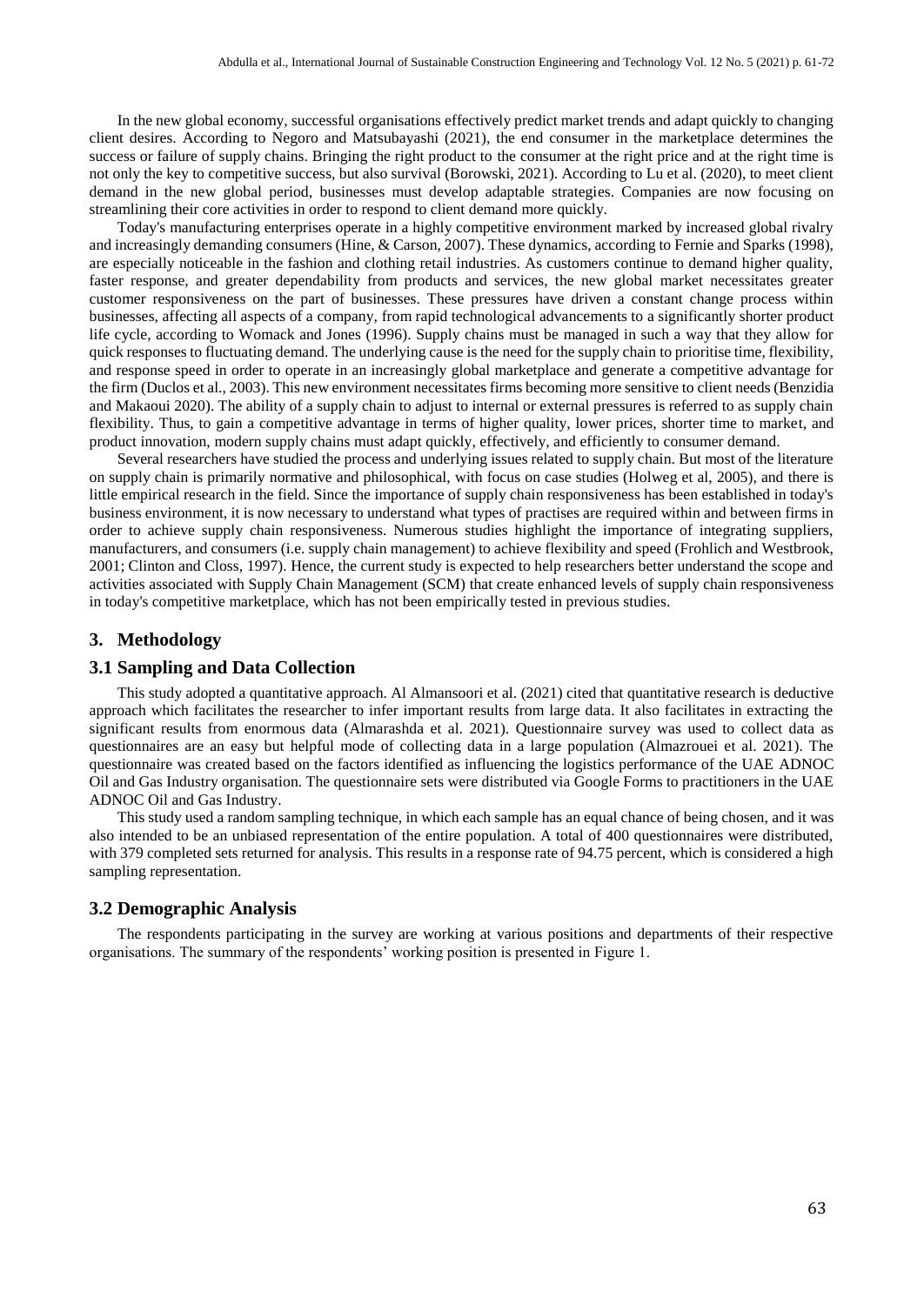

**Fig. 1 - Respondent position**

Figure 1 show that the participants involved in the data collection are holding several positions such as General Manager, project manager, engineer, executive director. Among these respondents' 21 percent respondents are general managers, 15 percent of respondents are project managers, and 14.6 percent respondents are Executive Directors while remaining 11% respondents are employees. These respondents have completed various levels of educations as summarized in Figure 2.



**Fig. 2 - Qualification of respondents**

Figure 2 depict that about 63% of the respondents have obtained B.Sc. degree, 25% respondents have obtained master degree and 12% are PhD holders. The participants of the questionnaire survey are working for several years. Respondents' experience is an important factor because they can provide better judgement (Alameri et al. 2021) on relevant area of research. The summary of the working experience of the respondents participating in current study is presented in Figure 3.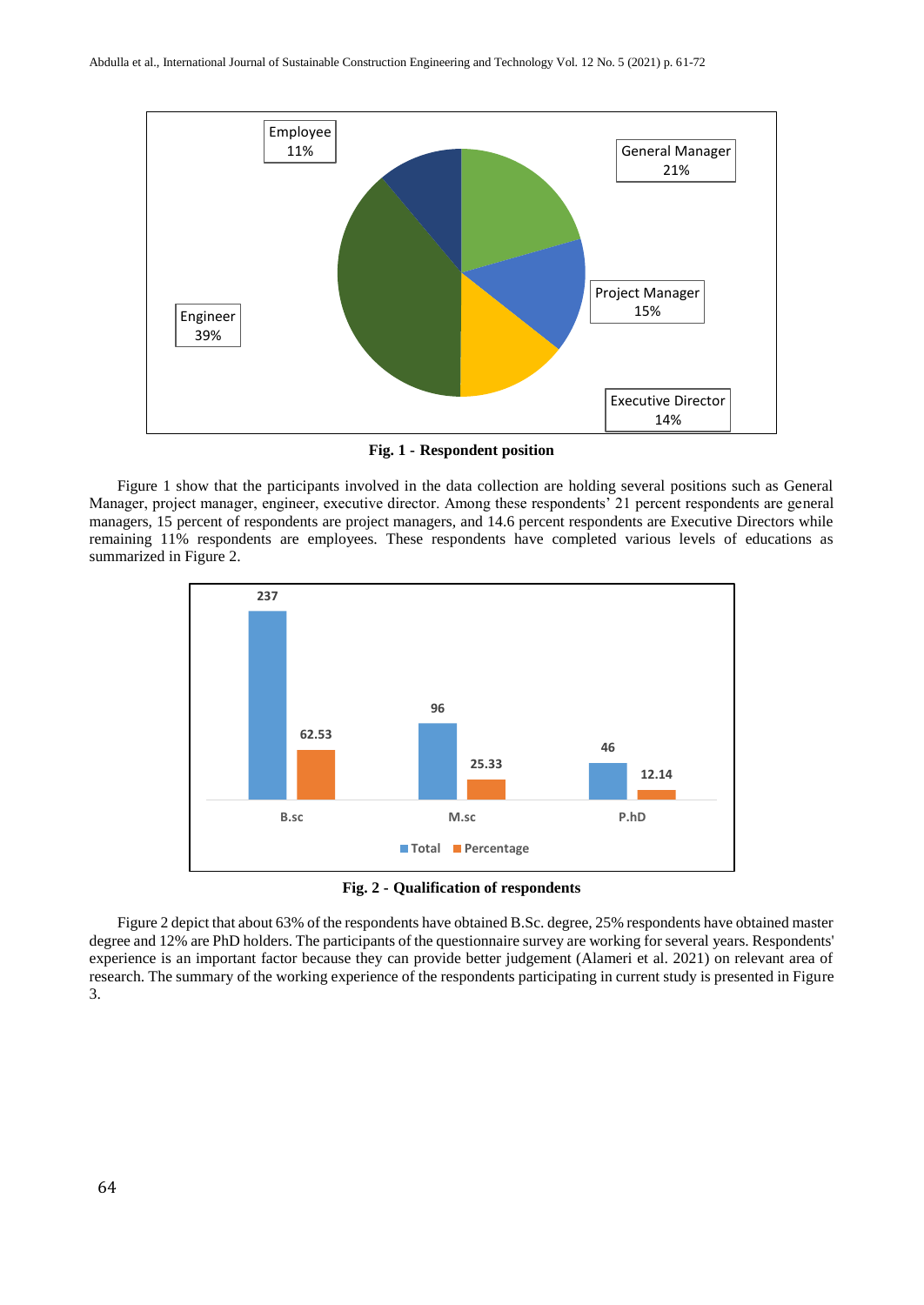

**Fig. 3 - Respondent's working experience**

Figure 3 show that only 29 of 283 with 10.2% of respondents have working experience below 5 years and 36 respondents (i.e., 12.7%) have experience of over 5 years and below 10 years. Besides these, 96 respondents (i.e., 33.9%) respondents have experience of over 10 years and below 15 years and a significant number of respondents i.e., 122 (34.1%) respondents have experience of above 16 years. These demonstrate that respondents were sufficiently equipped and skilled for participating in the study survey.

#### **4. Data Analysis**

Before data analysis, the collected data was checked for normalcy and dependability. Normality of the data distribution is checked with scale data evaluation criterion (Awang 2015) using skewness and kurtosis tests. Highly skewed or strongly kurtosis data distributions exhibit non-normality, indicating that external factors may influence the estimate. Hence, variable distribution must be examined before they are used in the analytic process (Pallant 2011). Skew and kurtosis values between  $-1$  and  $+1$  be regarded as a parametrically adequate symmetry distribution and assumed normal distribution. After confirming the normality of the data, the data was analysed for ranking to prioritize the factors by computing mean score and standard deviation values.

#### **4.1 Reliability Test**

To ensure that the collected data is reliable and valid for further analysis, a reliability test was performed. Cronbach's alpha values are used as indicators of reliability in this test. Cronbach's Alpha is a method for determining a questionnaire's reliability between each field and the mean of all fields. Cronbach's alpha values typically range from 0.0 to + 1.0, with higher values indicating greater internal consistency. Cronbach's alpha criteria will determine the data's internal consistency and reliability as follows: Excellent  $(>0.9)$ , Good  $(0.7.9)$ , Acceptable  $(0.6.7)$ , Poor  $(0.5.6)$ , and Unacceptable are the levels of performance (0.5) (Bhatnagar et al., 2014; Kline, 2011). Cronbach's coefficient alpha values for each questionnaire field are shown in Table 1 for each category of the factors.

| Nos. | <b>Cluster of factors affecting logistics performance</b> | <b>Cronbach's Alpha</b> |  |  |  |  |  |
|------|-----------------------------------------------------------|-------------------------|--|--|--|--|--|
|      | Logistics Information System                              | 0.746                   |  |  |  |  |  |
|      | <b>Transport Management</b>                               | 0.835                   |  |  |  |  |  |
| 3    | <b>Inventory Management</b>                               | 0.810                   |  |  |  |  |  |
| 4    | Order Process Management                                  | 0.885                   |  |  |  |  |  |
|      | <b>Information Flow Management</b>                        | 0.803                   |  |  |  |  |  |
| 6    | Agility of logistics service                              | 0.794                   |  |  |  |  |  |
|      | Integration capabilities of logistics                     | 0.903                   |  |  |  |  |  |

|  |  | <b>Table 1 - Reliability test results</b> |  |  |
|--|--|-------------------------------------------|--|--|
|--|--|-------------------------------------------|--|--|

Table 1 displays the computed alpha value for each group and the overall data. The alpha values are larger than 0.7 which implies that the inner consistency of the data is strong and can be extremely acceptable. Therefore, the data is considered valid and trustworthy for further analysis.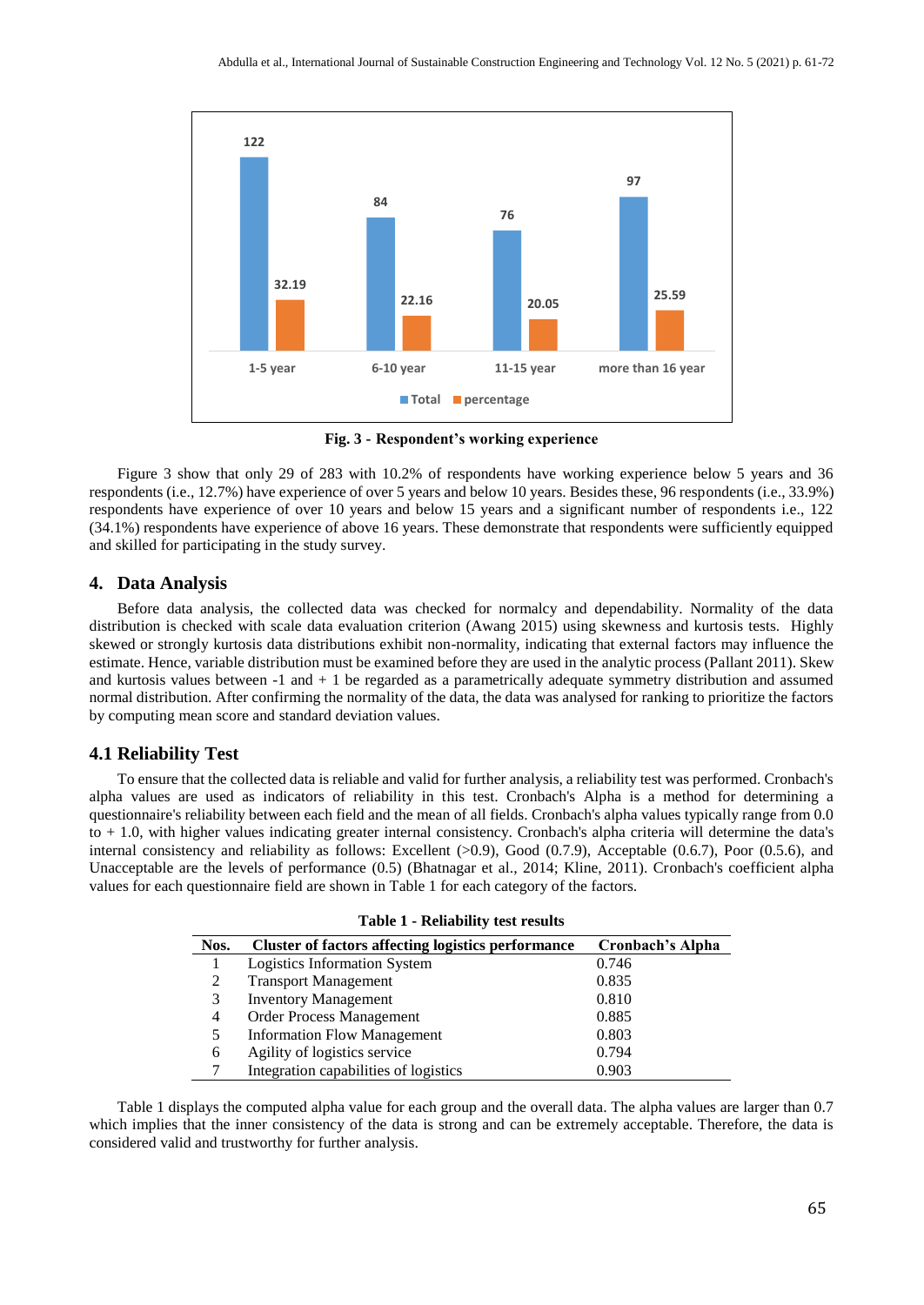### **1.1 Normality Test**

Normality test is used to determine if a data set is well-modelled by a normal distribution and to compute how likely it is for a random variable underlying the data set to be normally distributed. Normal distribution, also known as the Gaussian distribution, is a probability distribution that is symmetric about the mean, showing that data near the mean are more frequent in occurrence than data far from the mean. Normality of the data can be checked with several tests such as Kolmogorov-Smirnov (K-S) test, Lilliefors corrected K-S test, Shapiro-Wilk test, Anderson-Darling test, Cramer-von Mises test, D'Agostino skewness test, Anscombe-Glynn kurtosis test, D'Agostino-Pearson omnibus test, and the Jarque-Bera test. This study used skewness and kurtosis test to check the normality of the data. The generated values of skewness and kurtosis for all items/factors are shown in table 2.

| <b>Item's Group</b> | <b>Item' Description</b>                                                                 | <b>Skewness</b> | <b>Kurtosis</b> |
|---------------------|------------------------------------------------------------------------------------------|-----------------|-----------------|
| Group 1             | <b>Logistics Information System (LIS)</b>                                                |                 |                 |
| LIS1                | Accuracy of Logistics Information System                                                 | $-0.85$         | 0.51            |
| LIS <sub>2</sub>    | Interactive of Logistics Information System                                              | $-0.482$        | $-0.197$        |
| LIS <sub>3</sub>    | Format of Logistics Information System                                                   | $-0.717$        | 0.158           |
| LIS4                | Flexibility of Logistics Information System                                              | $-0.455$        | $-0.213$        |
| LIS5                | Timeliness of Logistics Information System                                               | $-0.439$        | $-0.409$        |
| LIS <sub>6</sub>    | Availability of Logistics Information System                                             | $-0.526$        | $-0.082$        |
| Group 2             | <b>Transport Management (TM)</b>                                                         |                 |                 |
| TM1                 | <b>Carrier Performance Evaluation</b>                                                    | $-0.237$        | $-0.127$        |
|                     |                                                                                          | $-0.352$        |                 |
| TM <sub>2</sub>     | Mode - Cost Analysis                                                                     |                 | $-0.265$        |
| TM <sub>3</sub>     | <b>Supplier Compliance Analysis</b>                                                      | $-0.559$        | 0.017           |
| TM4                 | <b>Carrier Relationship Management</b>                                                   | $-0.465$        | $-0.078$        |
| TM <sub>5</sub>     | <b>Capacity Planning</b>                                                                 | $-0.687$        | 0.253           |
| TM <sub>6</sub>     | Cycle Time Analysis                                                                      | $-0.409$        | $-0.631$        |
| TM7                 | Routing and Scheduling                                                                   | $-0.342$        | $-0.295$        |
| TM <sub>8</sub>     | Truck and Driver Performance Analysis                                                    | $-0.687$        | $-0.631$        |
| TM9                 | Root Cause and Claims Analysis Performance Analysis                                      | $-0.409$        | $-0.022$        |
| <b>TM10</b>         | Assigning Warehouse                                                                      | $-0.585$        | $-0.255$        |
| <b>TM11</b>         | Picking                                                                                  | $-0.487$        | 0.253           |
| <b>TM12</b>         | Warehouse Utilization Application of Bl in Logistics                                     | $-0.469$        | $-0.431$        |
| Group 3             | <b>Inventory Management (IM)</b>                                                         |                 |                 |
| IM <sub>1</sub>     | Size and cost of delivery for periodic maintaining stocks                                | $-0.687$        | 0.253           |
| IM <sub>2</sub>     | size requirements (e.g., demand) during the period                                       | $-0.352$        | $-0.265$        |
| IM <sub>3</sub>     | volume of sales or consumption during the period                                         | $-0.687$        | 0.253           |
| IM4                 | number of nonconforming deliveries                                                       | $-0.409$        | $-0.631$        |
| IM <sub>5</sub>     | initial stock during the period                                                          | $-0.636$        | $-0.022$        |
| IM <sub>6</sub>     | final stock during the period                                                            | $-0.666$        | $-0.022$        |
| IM7                 | number of measurements                                                                   | $-0.545$        | $-0.215$        |
| IM <sub>8</sub>     | safety indicator                                                                         | $-0.414$        | $-0.313$        |
| IM <sub>9</sub>     | Lower standard deviation of forecast error                                               | $-0.555$        | $-0.245$        |
| IM10                | Lower the cycle time of replenishing and life cycle of inventory                         | $-0.494$        | $-0.313$        |
| Group 4             | <b>Order Process Management (OPM)</b>                                                    |                 |                 |
| OPM1                | Clear Goals and Objectives                                                               | $-0.494$        | $-0.313$        |
| OPM <sub>2</sub>    | Business process reengineering                                                           | $-0.555$        | $-0.245$        |
| OPM3                | Package Selection                                                                        | $-0.687$        | 0.253           |
| OPM4                | <b>Dedicated Resources</b>                                                               | $-0.352$        | $-0.225$        |
| OPM <sub>5</sub>    | Architecture choices                                                                     | $-0.627$        | 0.253           |
| OPM <sub>6</sub>    | Minimal customization                                                                    | $-0.854$        | $-0.289$        |
| OPM7                | Top Management support                                                                   | $-0.748$        | 0.516           |
| OPM8                | Interdepartmental cooperation                                                            | $-0.494$        | 0.253           |
|                     |                                                                                          |                 |                 |
| Group 5             | <b>Information Flow Management (IFM)</b><br>The rate at which information is transferred |                 |                 |
| IFM1                |                                                                                          | $-0.666$        | $-0.022$        |
| IFM2                | Quantify the level of detail of information packages                                     | $-0.545$        | $-0.215$        |
| IFM3                | The number of available but unused information packages                                  | $-0.414$        | $-0.313$        |
| IFM4                | The batch volume of information transferred                                              | $-0.687$        | 0.253           |
| IFM5                | The speed of information development from accumulation of detail                         | $-0.409$        | $-0.631$        |

**Table 2 - Skewness and kurtosis of the factors**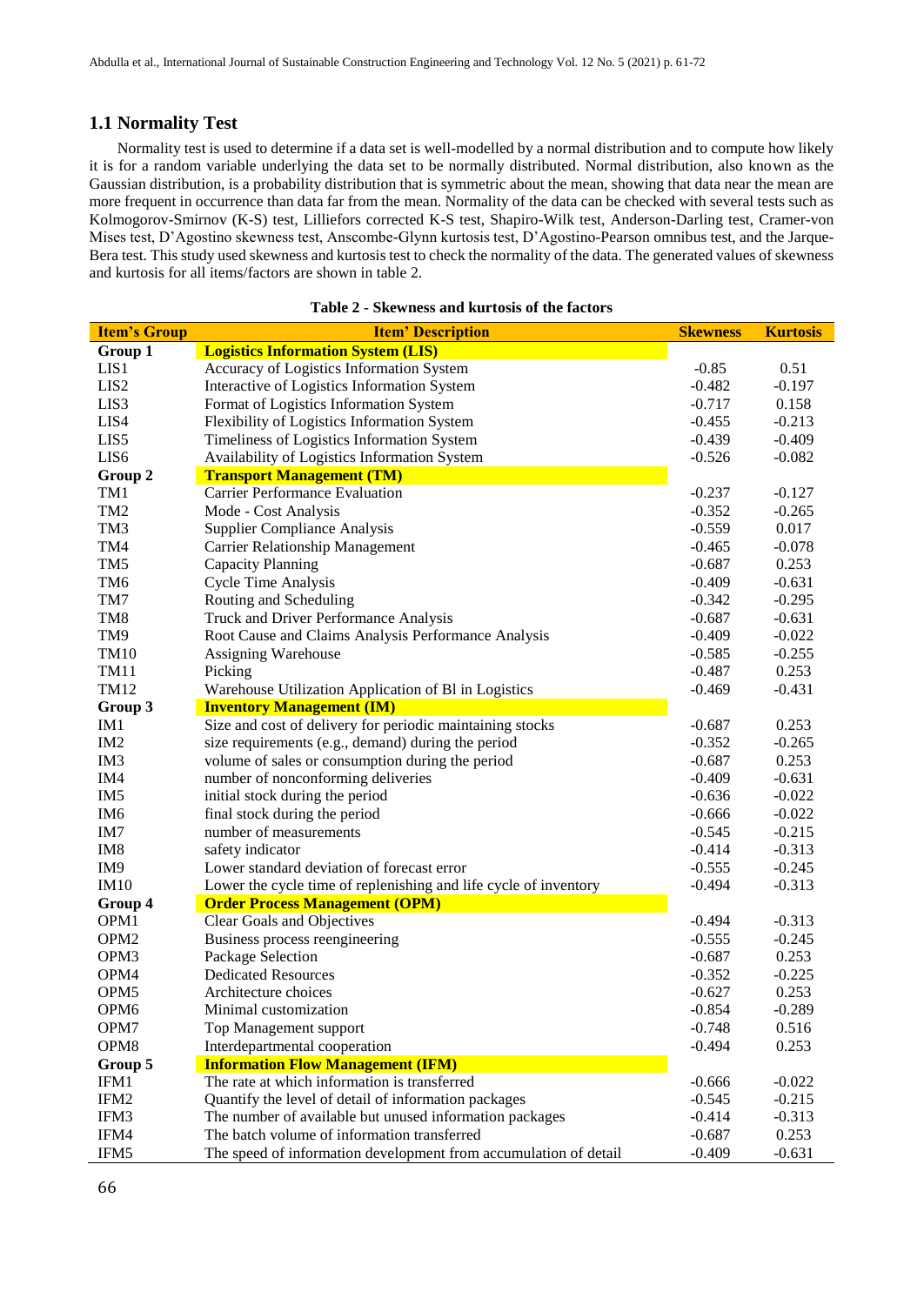| IFM <sub>6</sub> | Identifies possible bottleneck in the process at anytime         | $-0.734$ | $-0.178$ |
|------------------|------------------------------------------------------------------|----------|----------|
| IFM7             | Quantify the rework included in information packages.            | $-0.654$ | $-0.085$ |
| Group 6          | <b>Agility of logistics service (ALS)</b>                        |          |          |
| ALS1             | Improve the level of service customization of supply chain       | $-0.687$ | 0.253    |
| ALS <sub>2</sub> | Increase the speed of supply chain to improve customer service   | $-0.352$ | $-0.265$ |
| ALS3             | Compress the cycle of service of supply chain                    | $-0.687$ | 0.253    |
| ALS4             | Our return on investment is higher than that of our competitors  | $-0.409$ | $-0.631$ |
| ALS <sub>5</sub> | Our profit growth rate is higher than that of our competitors    | $-0.636$ | $-0.022$ |
| ALS <sub>6</sub> | Lower the asset-liability ratio than that of our competitors     | $-0.555$ | $-0.245$ |
| ALS7             | Our market share is growing faster than that of our competitors  | $-0.494$ | $-0.313$ |
| Group 7          | <b>Integration capabilities of logistics (ICL)</b>               |          |          |
| ICL <sub>1</sub> | Creates Legal and Sustainable Supply Chains (LSSC) partnerships. | $-0.555$ | $-0.245$ |
| ICL <sub>2</sub> | Apply cross-functional teams for service process optimization    | $-0.494$ | $-0.313$ |
| ICL <sub>3</sub> | Integrators helps to improve the service to meet customer needs  | $-0.687$ | 0.253    |
| ICL <sub>4</sub> | Able to interact customers via information network for feedback  | $-0.409$ | $-0.631$ |
| ICL <sub>5</sub> | Sharing information regarding service with LSSC member           | $-0.636$ | $-0.022$ |
| ICL <sub>6</sub> | Sharing planning information amongst LSSC member                 | $-0.555$ | $-0.245$ |

Table 2 shows that the skewness and kurtosis values of all the factors are within the allowable range, indicating that the data is reliable with a decent normal data distribution.

# **2. Ranking of Factors**

The data was analysed with mean and standard deviation calculation to rank the factors for explaining the significant level in affecting logistics company performance. The factor having high mean value is ranked at higher level. If two or more factors have same mean values, then the rank is discriminately decided with the standard deviation of the factor. The results for mean value, standard deviation and rank for the factors related to logistic information system groups are presented in Figure 4.



**Fig. 4 - Logistic Information System group**

Figure 4 indicates that factor LIS1 i.e., Accuracy of Logistics Information System, is ranked as first with a mean score of 3.70 and standard deviation of 0.64 by the respondents. Mean rank, standard deviation and ranking of the factors related to the transport management category are presented in Figure 5.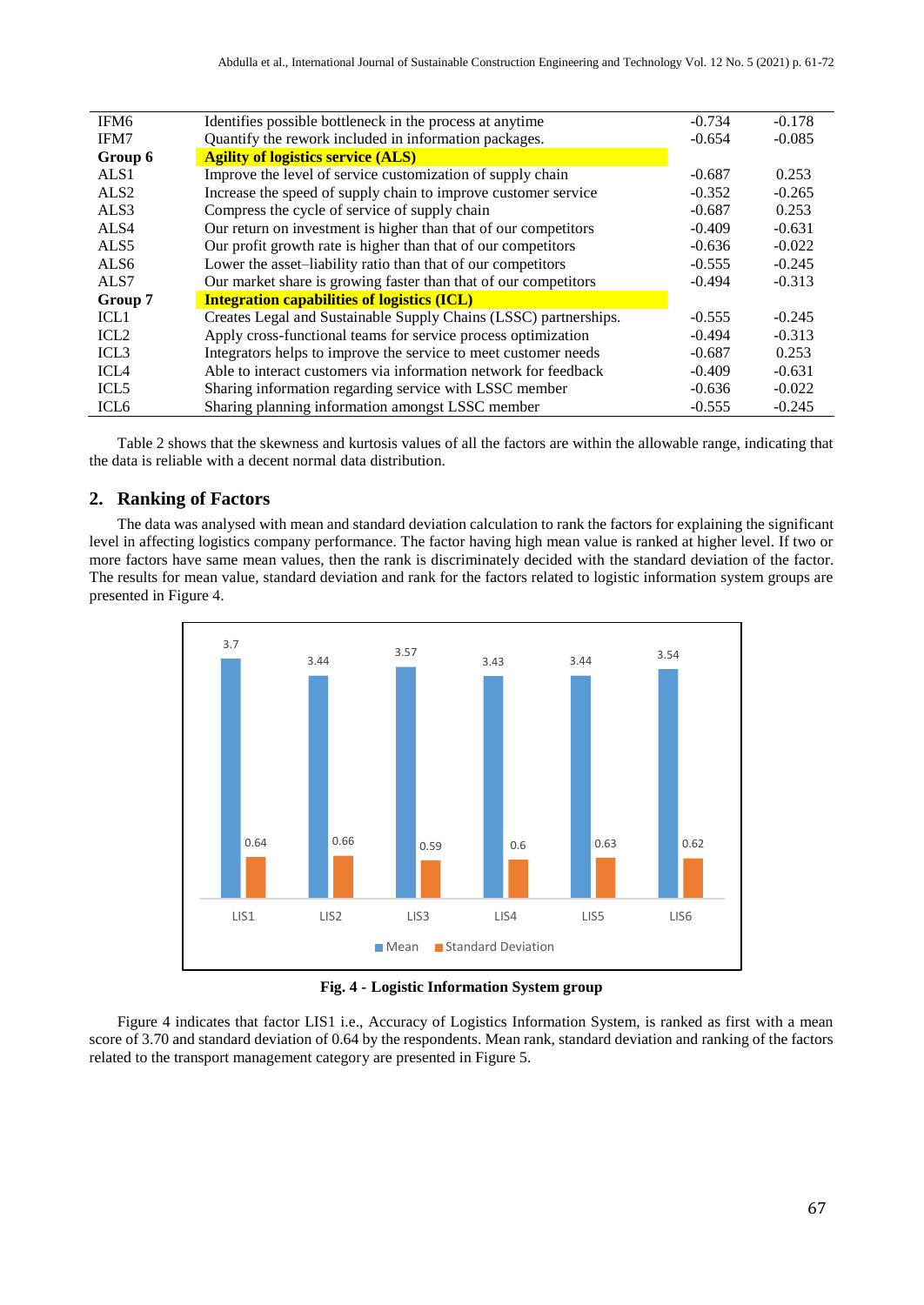



Figure 5 shows that factor TM7 i.e., Routing and Scheduling is ranked first with a mean score of 3.86 and standard deviation of 0.69 by the respondents. Ranking of the factors representing Inventory management category was also computed based on mean value and standard deviation as presented in Figure 6.

![](_page_7_Figure_4.jpeg)

**Fig. 6 - Inventory management group**

Figure 6 shows that factor IM2 i.e., size requirements during the period is ranked first with a mean score of 3.76 and standard deviation of 0.67 by the respondents. Similarly, the factors describing order process management were prioritized by indicating their rank evaluated with the help of mean value and standard deviation as shown in Figure 7.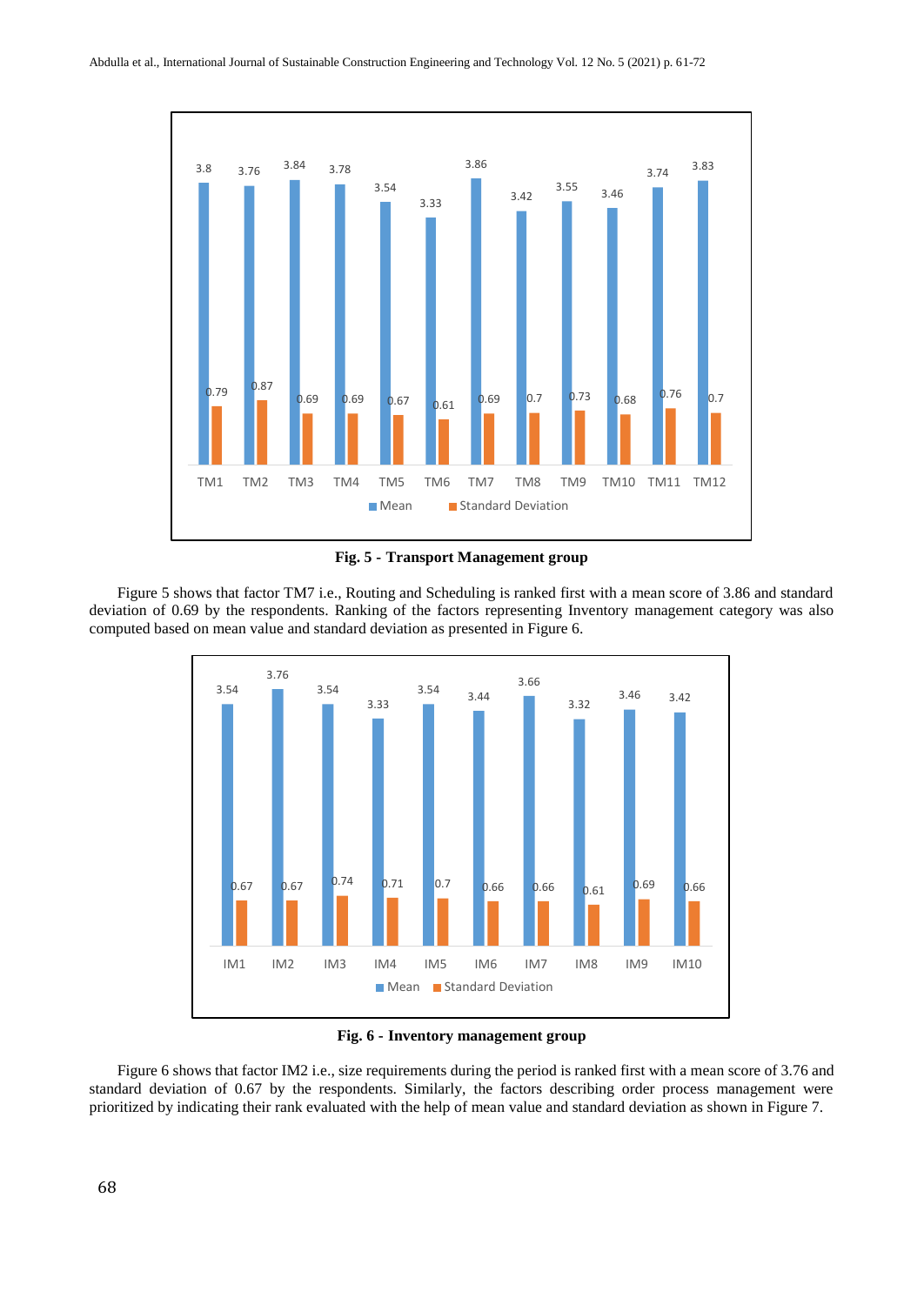![](_page_8_Figure_1.jpeg)

**Fig. 7 - Order Process Management (OPM) group**

Figure 7 shows that factor OPM7 ranked first with mean score of 4.63 and standard deviation of 0.68 by the respondents. OMP7 describes the factor Top Management Support. This means the effective supply chain is not possible if the top management does not provide the support to the staff. This is true in real sense also. In the same manner, the factors defining information flow management were analysed and the results are presented in Figure 8.

![](_page_8_Figure_4.jpeg)

**Fig. 8 - Information flow management group**

Figure 8 depicts that the factor Quantify the level of detail of information packages represented by ID IFM2 with highest mean score amongst the factors in the category information flow management is ranked first. The responses given by the participants involved in the survey for the factors in the category agility of logistic service were also evaluated with mean score and standard deviation to rank as summarized in Figure 9.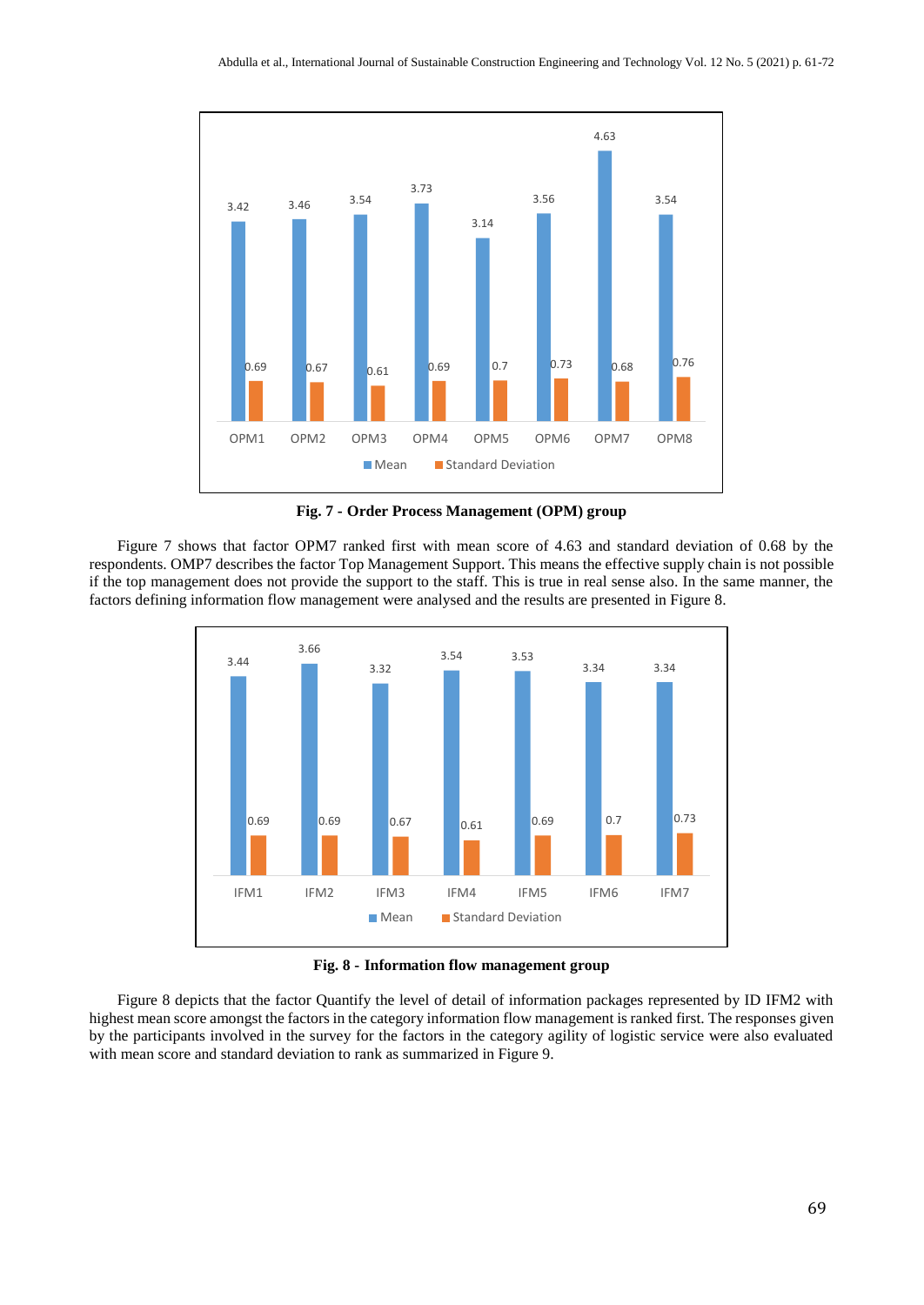![](_page_9_Figure_1.jpeg)

**Fig. 9 - Agility of logistics service group**

Figure 9 shows that factor ALS2, which is Increase the speed of supply chain to improve customer service, is ranked first with mean score of 3.76 and standard deviation of 0.71 by the respondents. The survey participants' responses for the factors in the category Integration Capabilities of Logistics were also evaluated with a mean score and standard deviation to rank, as shown in Figure 10.

![](_page_9_Figure_4.jpeg)

**Fig. 10 - Integration capabilities of logistics group**

From Figure 10, the ICL5 which is sharing information regarding service with LSSC member is ranked first with mean score of 3.54 and standard deviation of 0.61 by the respondents.

#### **3. Conclusion**

This paper has presented a study to assess logistics factors affecting the ADNOC Oil and gas industry performance in UAE. The study has found 56 logistic factors categorized into seven groups: Logistics Information System; Transport Management; Inventory Management; Order Process Management; Information Flow Management; Agility of logistics service and Integration capabilities of logistics. The collected data from the questionnaire survey was analysed descriptively. Results from the analysis found that for Logistics Information System (LIS) group, the most significant logistic factor is the accuracy of logistics information system. For the Transport Management (TM) group, the most significant logistic factor is routing and scheduling; for the Inventory Management (IM) group, the most significant logistic factor is size requirements. For Order Process Management (OPM) group, the most significant logistic factor is top management support and Information Flow Management (IFM) group, the most significant logistic factor is quantifying the level of detail of information packages. For Agility of Logistics Service (ALS) group, the factor is increasing the speed of supply chain to improve customer service. Finally, for the Integration Capabilities of Logistics (ICL) group, sharing information regarding service with LSSC members. These findings could enhance assist the logistic parties in enhancing their services for the company performance.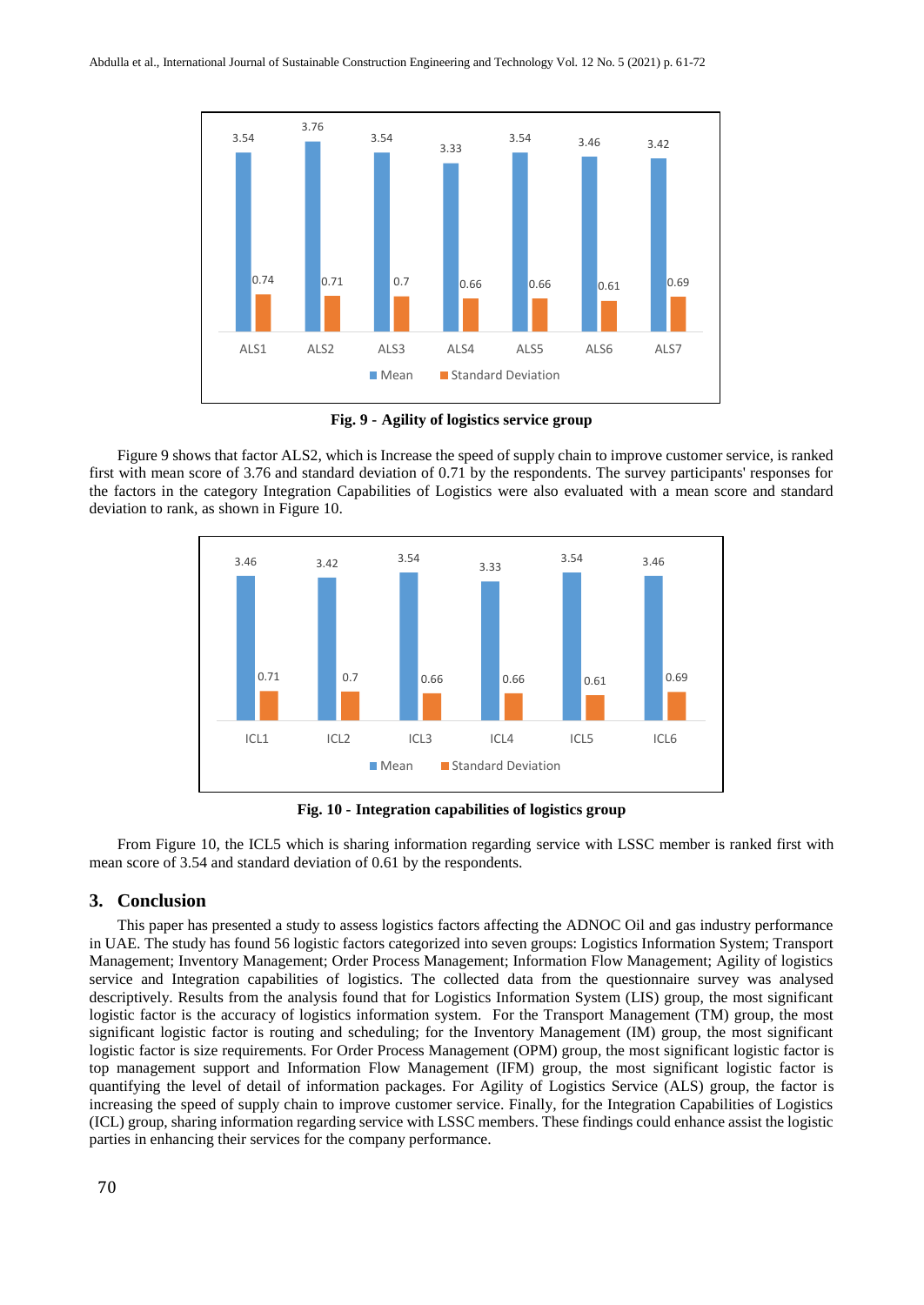#### **Acknowledgement**

The authors would like to thank the Institute of Technology Management and Entrepreneurship, Universiti Teknikal Malaysia Melaka, for supporting this research works.

### **References**

Aboul-Dahab, K. M. (2020). *Logistics Performance Index (LPI) and insights on the Logistics Performance Improvement in the Arabian Region*. The International Journal of Business Management and Technology, 4(2)

Ahmed, N., Memon, A. H., & Memon, N. A. (2021). *Communication Modes Used for Information Sharing in Construction Projects of Pakistan*. International Journal of Emerging Trends in Engineering Research, 9(10), pp. 1305- 1311

Alameri, A., Alhammadi, A. S. M., Memon, A. H., Rahman, I. A., & Nasaruddin, N. A. N. (2021). *Assessing the Risk Level of the Challenges Faced in Construction Projects*. Engineering, Technology & Applied Science Research, 11(3), pp. 7152-7157

Alfalla-Luque, R., Medina-Lopez, C., & Dey, P. K. (2013). *Supply chain integration framework using literature review*. *Production Planning & Control*, *24*(8-9), 800-817

Almarashda, H. A. H. A., Baba, I. B., Ramli, A. A., Memon, A. H., & Rahman, I. A. (2021). *Human Resource Management and Technology Development in Artificial Intelligence Adoption in the UAE Energy Sector*. Journal of Applied Engineering Sciences, 11(2), pp. 69-76

Almansoori, M. T. S., Rahman, I. A., & Memon, A. H. (2021). *Correlation between the Management Factors Affecting PMO Implementation in UAE Construction*. International Journal of Sustainable Construction Engineering and Technology, 12(3), pp. 155-165

Almazrouei, A., Yassin, A. M., & Memon, A. H. (2021). *Strategic Management Indicators for Sustainable Road Traffic Management*. International Journal of Sustainable Construction Engineering and Technology, 12(3), pp. 88-95. Alqudah, S., Shrouf, H., Suifan, T., & Alhyari, S. (2020). A moderated mediation model of lean, agile, resilient, and green paradigms in the supply chain. Int. J Sup. Chain. Mgt, 9(4), pp. 1-16

Awang, Z., Afthanorhan, A., & Asri, M. A. M. (2015). *Parametric and non-parametric approach in structural equation modeling (SEM): The application of bootstrapping*. Modern Applied Science, 9(9), pp. 58

Bagchi, P. K., Ha, B. C., Skjoett‐ Larsen, T., & Soerensen, L. B. (2005). *Supply chain integration: a European survey*. The international journal of logistics management

Benzidia, S., & Makaoui, N. (2020). *Improving SMEs performance through supply chain flexibility and market agility: IT orchestration perspective*. Supply Chain Forum: An International Journal, 21(3), pp. 173-184

Bhatnagar, R., Kim, J., & Many, J. E. (2014). *Candidate surveys on program evaluation: Examining Instrument reliability, validity and program effectiveness*. American Journal of Educational Research, 2(8), pp. 683-690

Borowski, P. F. (2021). *Innovative processes in managing an enterprise from the energy and food sector in the era of industry 4.0*. Processes, 9(2), pp. 381

Bowersox, D. J., Closs, D. J., & Stank, T. P. (2000). *Ten mega-trends that will revolutionize supply chain logistics*. Journal of business logistics, 21(2), pp. 1

Clinton, S. R., & Closs, D. J. (1997). *Logistics strategy: does it exist?* Journal of Business logistics, 18(1), pp. 19 CSCMP (2021). Accessed from<https://cscmp.org/>

Duclos, L. K., Vokurka, R. J., & Lummus, R. R. (2003). *A conceptual model of supply chain flexibility*. Industrial Management & Data Systems

Fernie, J., & Sparks, L. (1998). *Retail logistics: changes and challenges. Logistics and Retail Management: Emerging issues and new challenges in the retail supply chain*, 1